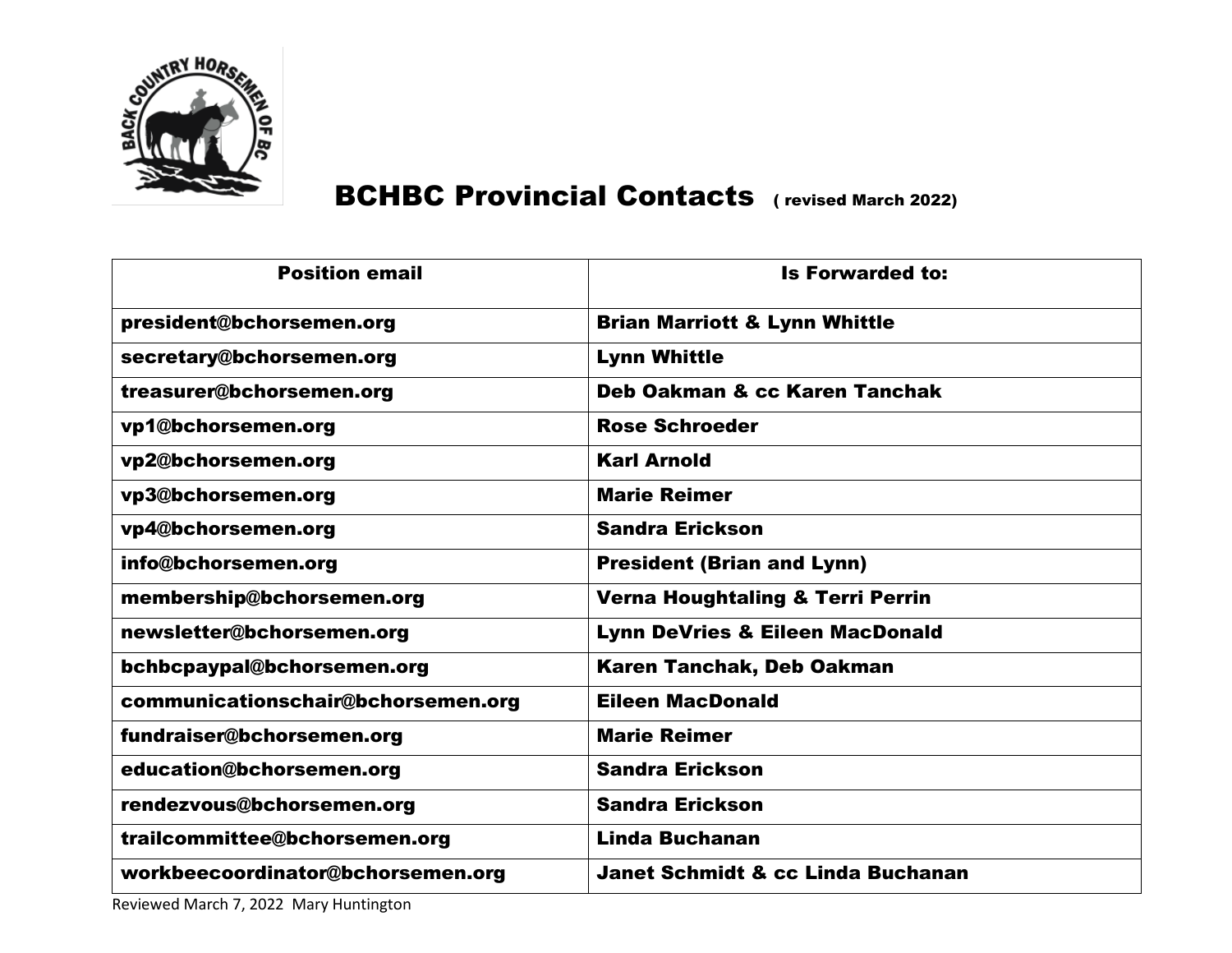| webwriter@bchorsemen.org           | <b>Mary Huntington &amp; Eileen MacDonald</b>    |
|------------------------------------|--------------------------------------------------|
| webmanager@bchorsemen.org          | Mary Huntington, Scott Walker, Verna Houghtaling |
| insurance@bchorsemen.org           | <b>Tony Wass &amp; Bobby Lloyd</b>               |
| facebook@bchorsemen.org            | <b>Tara Rice</b>                                 |
| stores@bchorsemen.org              | <b>Marie Reimer &amp; Karen Tanchak</b>          |
| hcbcaffiliate@bchorsemen.org       | <b>Rose Schroeder</b>                            |
| saddleupcoordinator@bchorsemen.org | <b>Terri Perrin</b>                              |

## BCHBC Chapter Contacts

| <b>Emails</b>                         | <b>Is Forwarded to:</b>                       |
|---------------------------------------|-----------------------------------------------|
| Contact.Alberni@bchorsemen.org        | <b>Ken Matthews &amp; Lisa Mangles</b>        |
| Contact.Aldergrove@bchorsemen.org     | <b>Brian Harder &amp; Rita Morency</b>        |
| Contact.CentralVl@bchorsemen.org      | <b>Lynn Devries &amp; Kerry Marcus</b>        |
| Contact.EastKootenay@bchorsemen.org   | <b>Karl Arnold &amp; Robin Arnold</b>         |
| Contact.Kamloops@bchorsemen.org       | <b>Pat Johannson &amp; Mary Huntington</b>    |
| Contact.NorthCariboo@bchorsemen.org   | <b>Rob Lafrance &amp; Victoria Malone</b>     |
| Contact.NorthThompson@bchorsemen.org  | <b>Richard Christensen &amp; Liz Morrison</b> |
| <b>Contact.NorthVI@bchorsemen.org</b> | Deb Oakman & Jill Ackerman                    |
| Contact.Northwest@bchorsemen.org      | <b>Eric Becker &amp; Joy Beamish</b>          |
| Contact.Okanagan@bchorsemen.org       | <b>Gena Rome &amp; Lee Ann Stephen</b>        |
| Contact.PowellRiver@bchorsemen.org    | <b>Carolyn Braun &amp; Lori Schulkowsky</b>   |
| Contact.PrinceGeorge@bchorsemen.org   | <b>Sandra Erickson &amp; Corrine Ross</b>     |